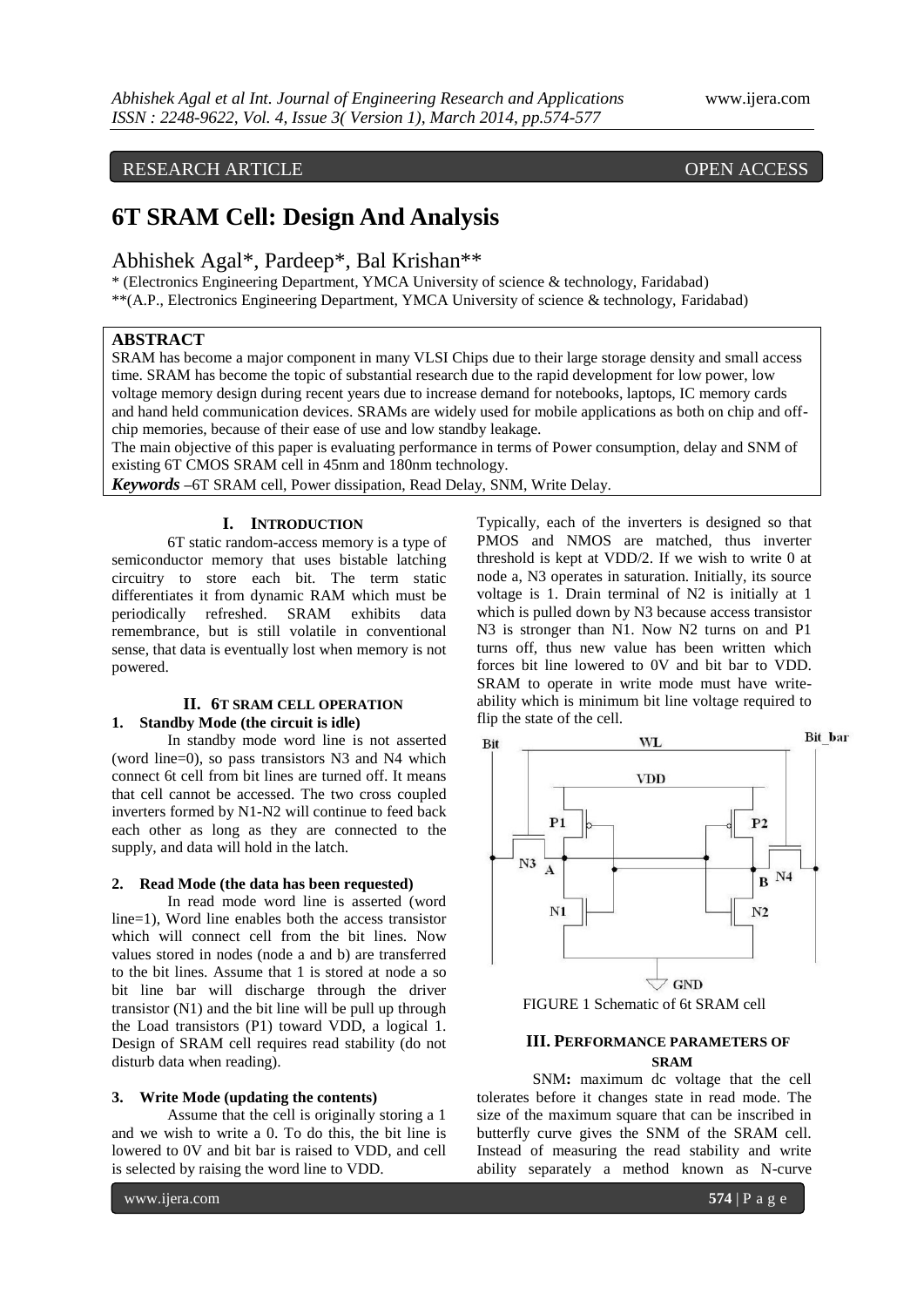method by which both parameters can be arrived at simultaneously is used. Hold SNM is the maximum dc noise that the cell tolerates before it changes state in the hold mode.

Write delay**:** It is the delay between the applications of the word line WL signal and the time at which the data is actually written.

Read delay**:** Read delay is the delay involved in allowing the bit lines to discharge by about 10% of the peak value or the delay between the application of the WL signal and the response time of the sense amplifier.



- 1. Average power consumed = 1.317488e-004 watts.
- 2. Read delay = 4.7168e-010 sec.
- 3. Write delay= 9.6081e-010 sec.
- 4. Hold SNM=0.5 volt.
- 5. Read SNM=0.1 volt.
- 6. Write SNM=0.7 volt.

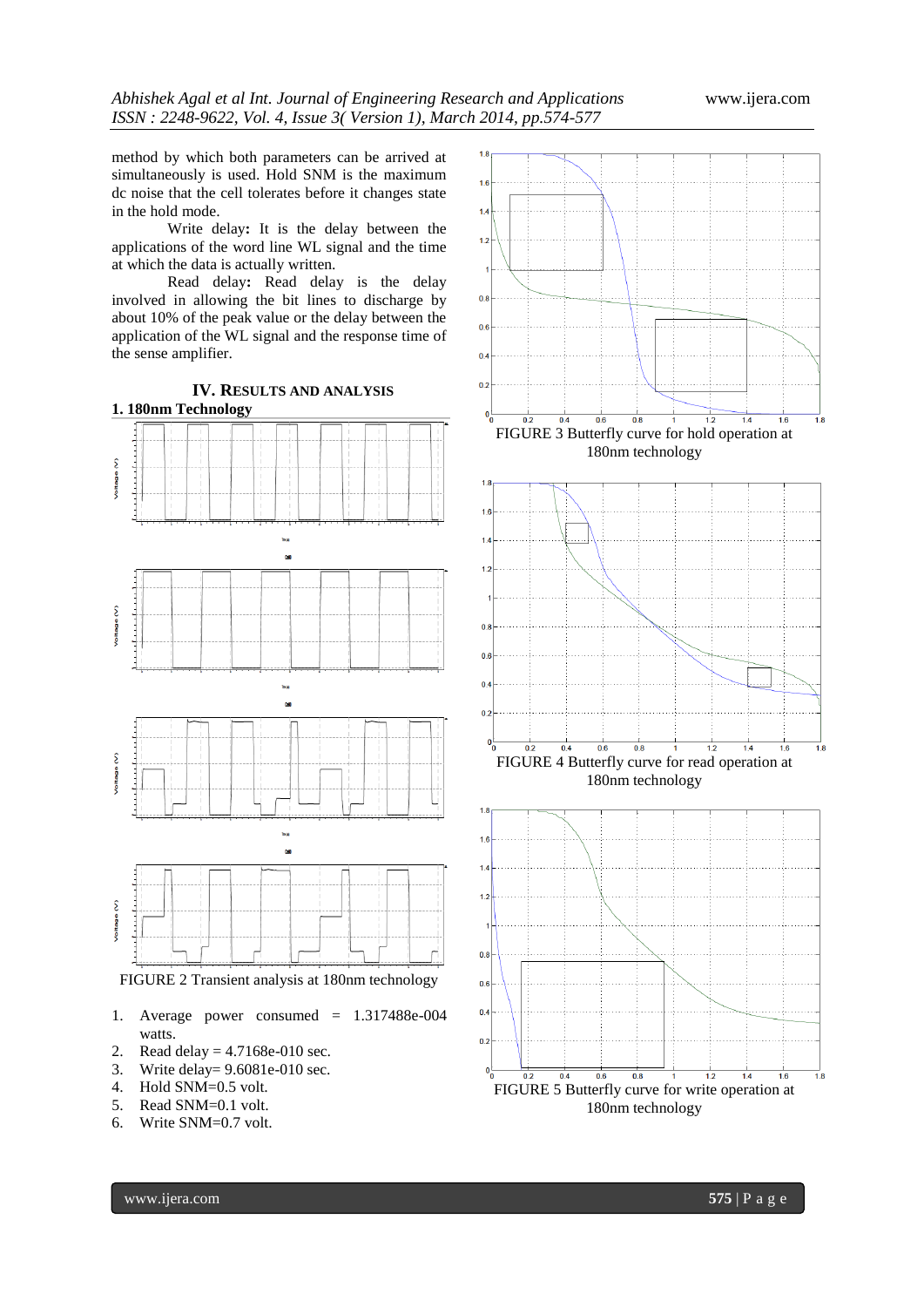

FIGURE 6 Transient analysis at 45nm technology

- 1. Average power consumed = 8.492199e-010 watts.
- 2. Read Delay = 4.7222e-010 sec.
- 3. Write Delay = 2.1395e-009 sec.<br>4. Hold SNM=0.15 volt.
- Hold SNM=0.15 volt.
- 5. Read SNM=0.05 volt.
- 6. Write SNM=0.2 volt.





## **V. CONCLUSION**

Simulation and analyzation of performance of 6T SRAM cells at 180nm and 45nm technology for parameters like power consumption, delay and SNM is as desired. Simulation results shows clearly how read, write operation is performed.

## **VI. ACKNOWLEDGEMENTS**

For power constrained projects like space exploration and satellites the SRAM cell which consumes minimum power should be used while for very fast processing devices the SRAM cell which has minimum time delay should be used. The SRAM cell which has maximum SNM can be used in the device which works in noisy environment. The design of SRAM cell can be optimized by tradeoff between various performance parameters. New design is not introduced within the project. In future we will propose new SRAM cell design or schematic, which decreases read/write delay, consumes less power.